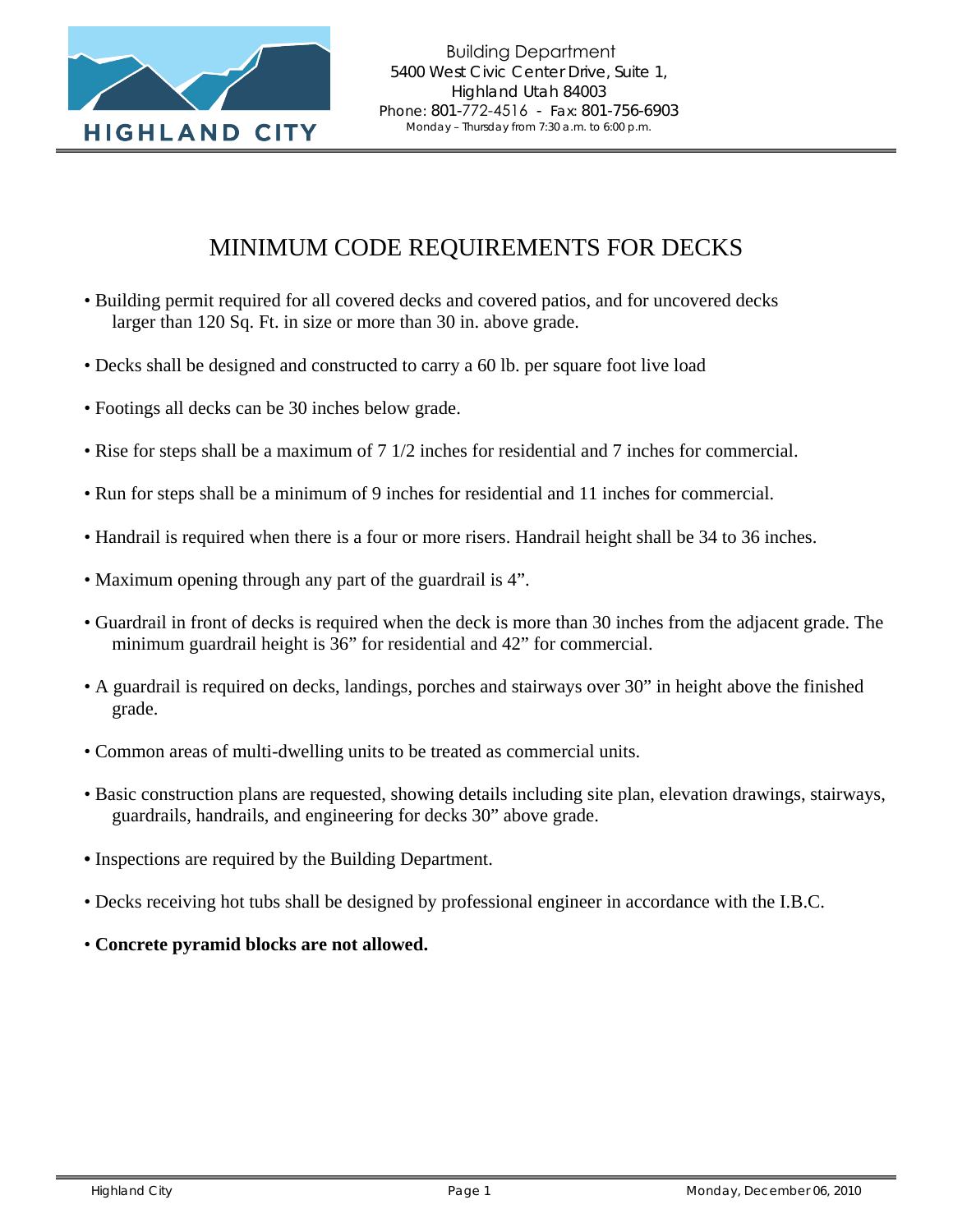## **REQUIREMENTS FOR DECK BUILDING PERMIT**

- Two sets of plans on 8.5" X 11" paper
- Signature of approval from the Architectural Committee from the subdivision where the deck is being built.
- Roof design with truss engineering when needed.
- Site plan to scale showing accurate setbacks measurements any easements on the lot including public utilities easement (10 ft.) around the property. Location of home and any additional structures on the property there must be 6' min. between the eave of any accessory structure and deck.
- A deck is considered as an exterior floor system supported on at least two opposing sides by an adjoining structures and/or posts, piers or other independent supports. A deck which is less than 120 sq. ft. and less than 30 in. above adjacent grade, and independently supported, will not require a building permit and is not considered part of the main structure. However any deck is not permitted to be located within an easement or within 10 ft. of a property line.
- A covered deck is also considered part of the main dwelling and required to meet the associated setbacks.
- Highland city does not enforce covenants, conditions and restrictions commonly associated with a subdivision's home owner's association or architectural review committee. However you may be required to obtain approval from an HOA/ARC based upon the CC&R's recorded with your subdivision lot.
- Any deck larger than 120 Sq. Ft., more than 30 in. above grade and not independently supported shall be required to meet the setbacks of the home according to the zone it is located in.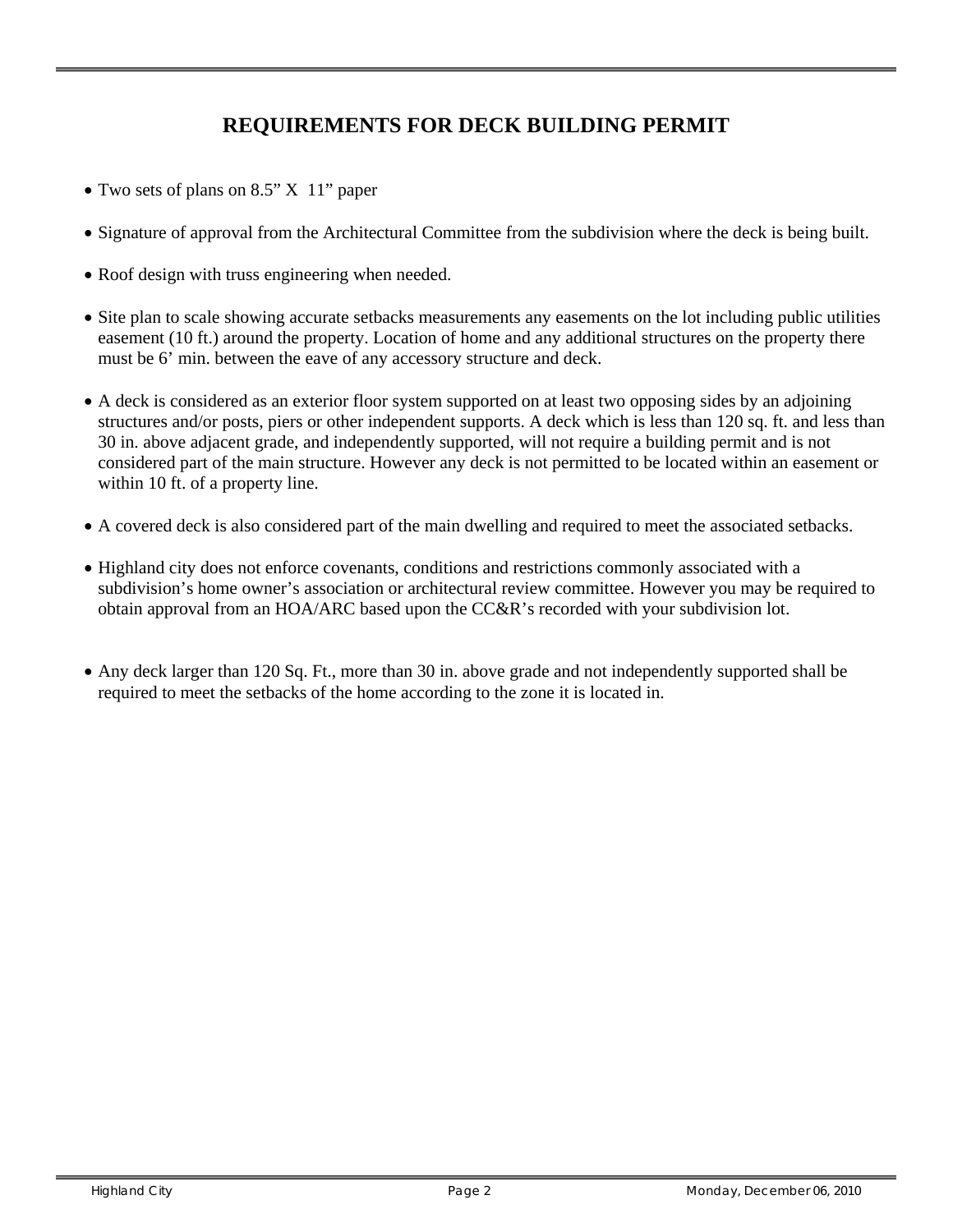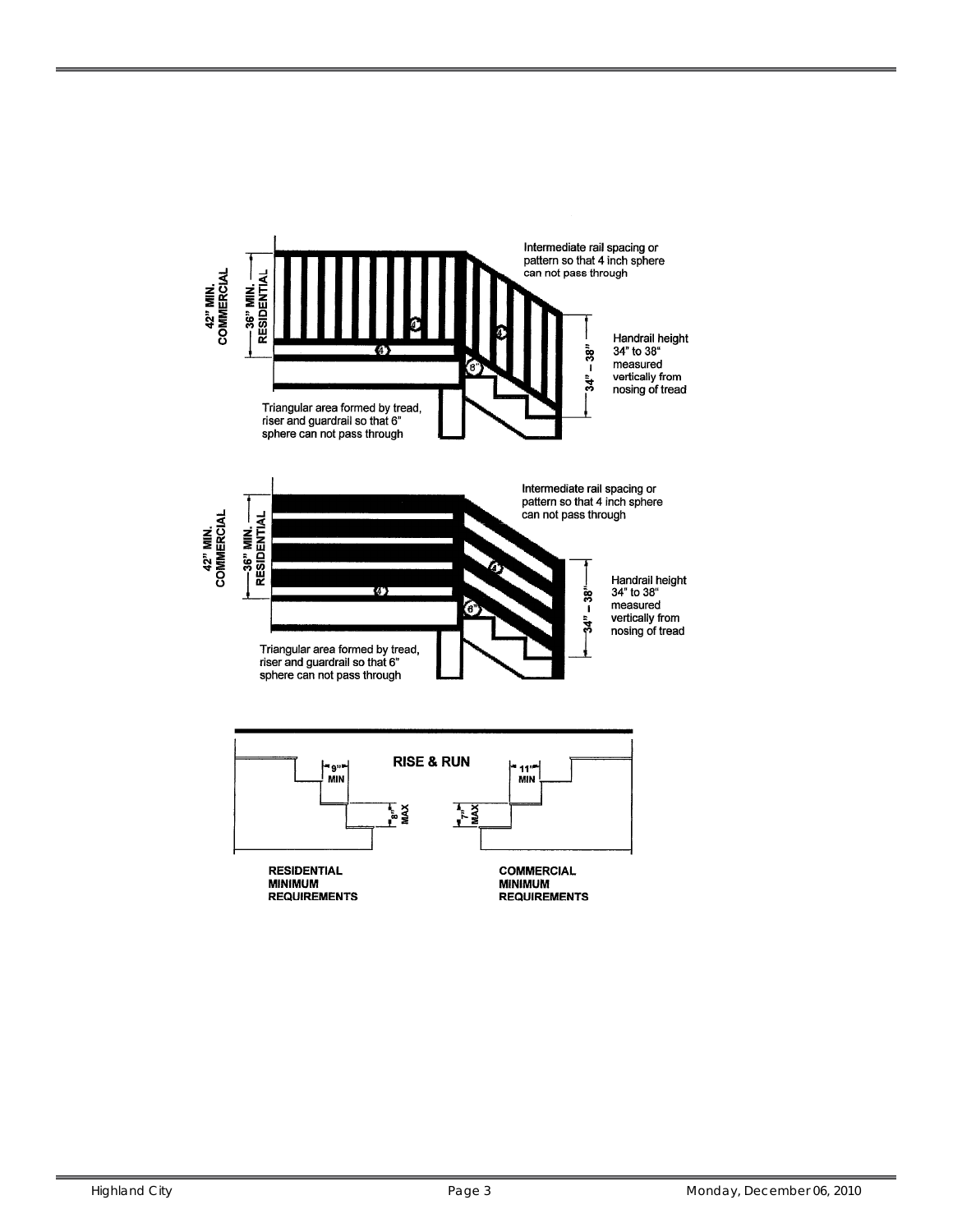

 $2x8$ 16 inches on center 10 feet 9 inches 8 feet 9 inches 24 inches on center 2x10 16 inches on center 13 feet 6 inches 24 inches on center 11 feet 0 inches

Extra weight on the deck surface, such as larger planter, hot tubs or spas,<br>will require additional support.